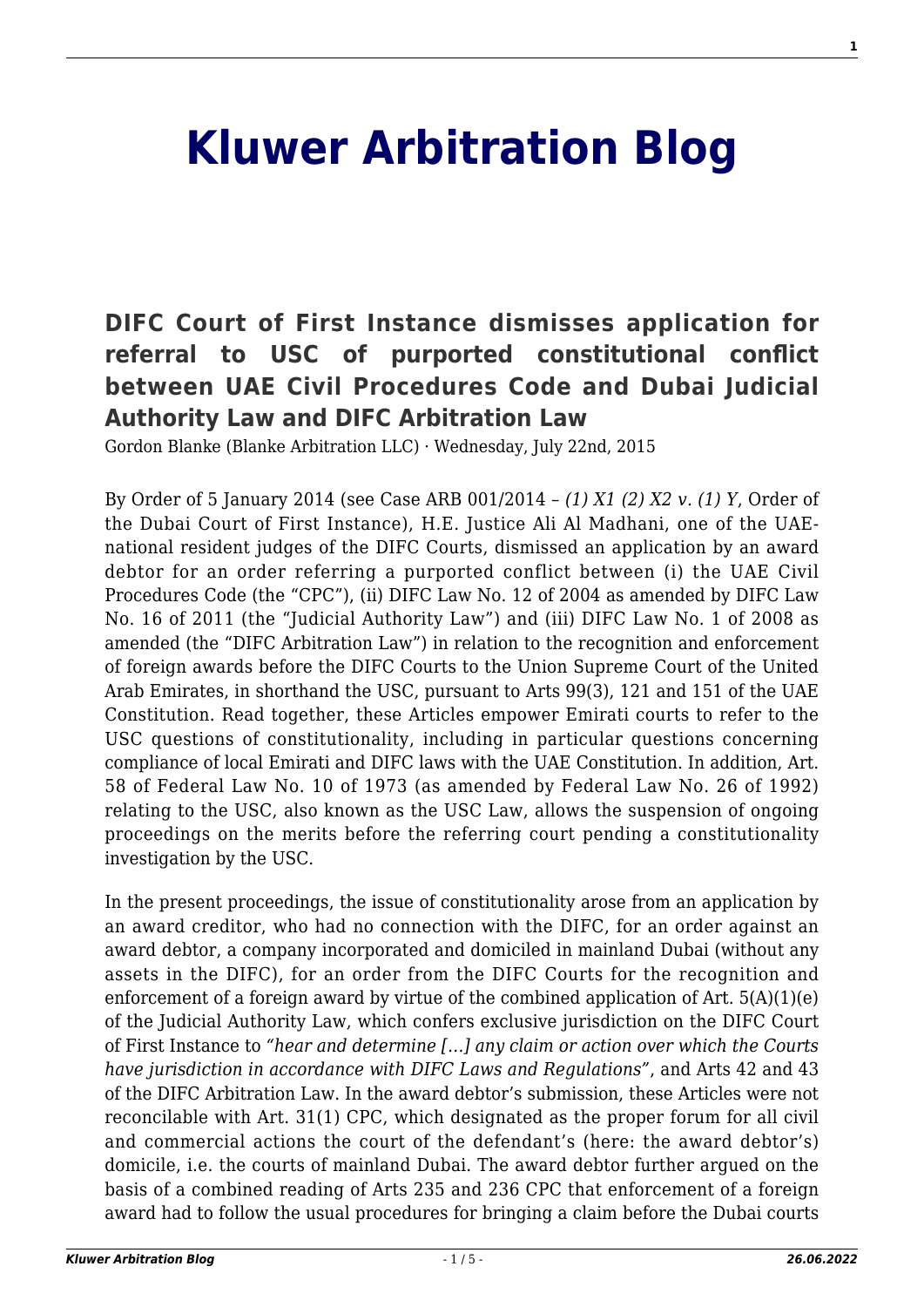and more specifically the ratification process envisaged under Art. 215 CPC. This process, in turn, would have to comply with the procedural requirements of domestic civil litigation, including as to service, pleadings, evidence, language of the proceedings and translation of all non-Arabic documents into Arabic, the official language of the Dubai courts (and the award debtor's native language). According to the award debtor, Arts. 42 and 43 of the DIFC Arbitration Law, which allowed the DIFC Courts to recognise and enforce any award *"irrespective of the State or jurisdiction in which it was made"*, violated the basic rule of Art. 31(1) CPC. In addition, Art. 7(3) of the Judicial Authority Law imposed an obligation on the execution judge of the Dubai courts to execute a DIFC order for enforcement of a DIFC ratified award. In this context, so the award debtor, the recognition process before the DIFC Courts should not be mistaken for the domestic ratification process as it prevailed before the Dubai courts. Ultimately, this would lead to DIFC legislation producing effects outside the DIFC contrary to Art. 7(3) of Federal Law No. 8 of 2004, which empowers the Emirates – in pursuit and within the limits of the objective of establishing financial free zones – to issue legislation necessary for the proper functioning and operation of free zones.

In response to the award debtor's application, the award creditor argued that Art. 121 of the UAE Constitution exempted free zones from the application of federal civil and commercial laws otherwise applicable in the UAE and mainland Dubai; in other words, those laws did not find application in the DIFC. Further, by virtue of Art. 1 CPC, the federal civil procedure laws would not apply where an Emirate had retained its local judicial powers, such as for the purposes of creating a financial free zone. In any event, so the award creditor, the domestic ratification rules did not apply to the case at hand given that the present award was a foreign award which required enforcement by reference to any international enforcement instruments that were in place (e.g. the New York Convention, as confirmed by the Dubai Court of Cassation's ruling in in Case No. 132/2012 – *Airmec v. Maxtel*, in the terms reported in [my](http://kluwerarbitrationblog.com/blog/2012/11/21/dubai-court-of-cassation-confirms-enforcement-of-foreign-awards-under-new-york-convention-the-end-of-a-beginning-inshallah/) [previous blog](http://kluwerarbitrationblog.com/blog/2012/11/21/dubai-court-of-cassation-confirms-enforcement-of-foreign-awards-under-new-york-convention-the-end-of-a-beginning-inshallah/) on the subject-matter) or otherwise or on the basis of reciprocity in application of Arts 235 and 236 read together with Art. 212(4) CPC. We remind in this context that Art. 236 applies mutatis mutandis the regime of reciprocal enforcement of foreign court judgments to the enforcement of foreign arbitral awards.

Rendering the decision in the Order, Justice Al Madhani concurred that *"the DIFC regime [was] not exempted from the jurisdiction of the USC when it [came] to the Constitutionality Examination, including the fact that the DIFC Court [was] a UAE Court that [could] refer a matter to the USC if requested to do so, and then [had to] comply with the decision of the USC rendered in that connection."* (Order, para. 44) In the Justice's view, pursuant to Art. 55 of the USC Law, the DIFC Court had capacity to consider the merits of the application and determine whether the purported conflict of constitutionality fell within the jurisdiction of the USC. In doing so, in reliance on Case No. 1/34 Constitutional of June 2008, the Court *"ha[d] authority to evaluate whether the pleading of non-constitutionality [was] serious or not … ."* (Order, para. 47) According to the Justice, on the basis of this case law, *"the party pleading a challenge of non-constitutionality of a certain law [had to] plead before the Court to a certain level of seriousness, and that […] should be the same level as would be pleaded before the USC [… and] the judge considering the challenge would have to be convinced to the same level as the USC."* (Order, para. 48)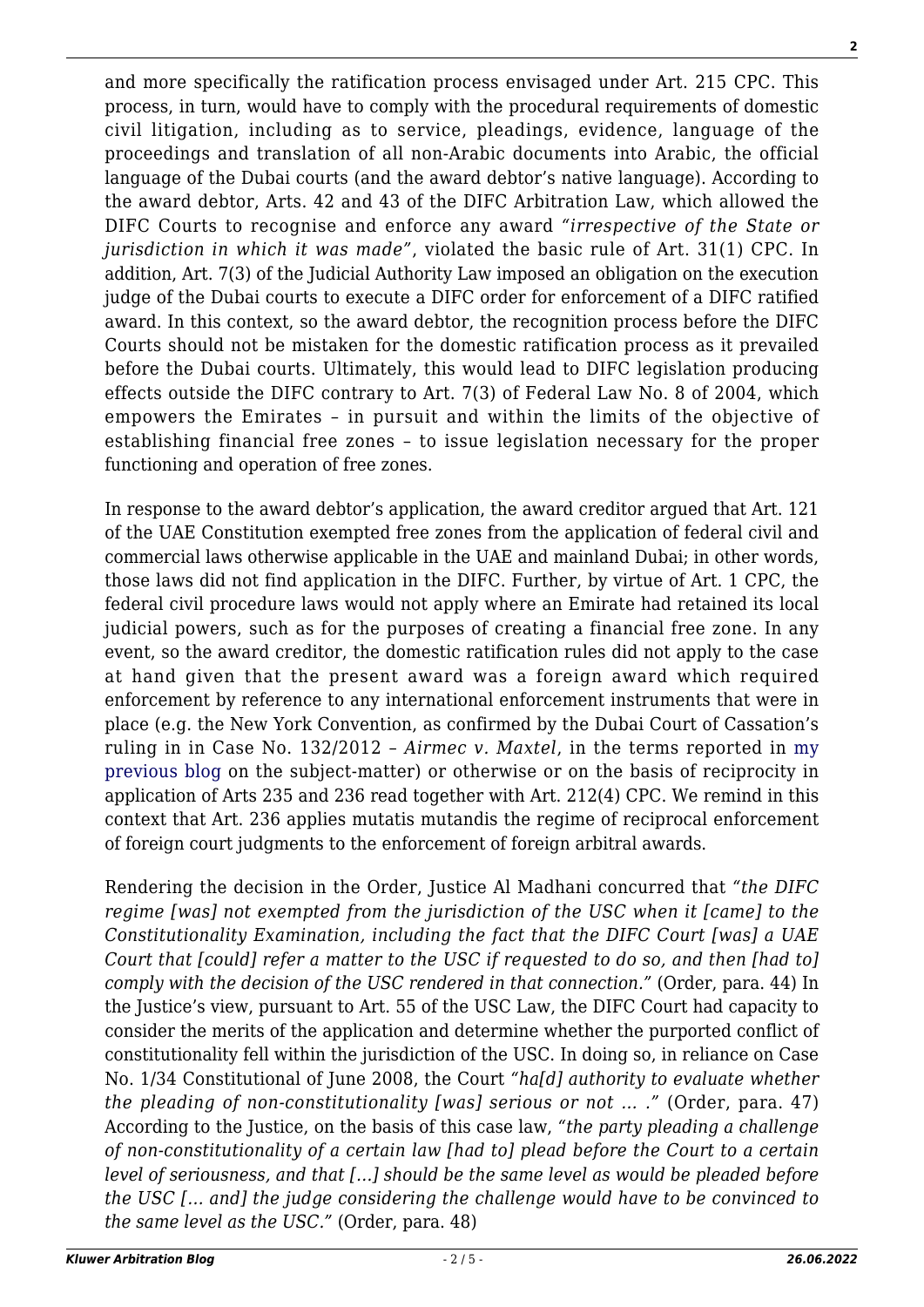Turning to the prospects of the constitutionality examination in the present case, Justice Madhani found as follows:

(i) Given that by virtue of Art. 3(2) of Federal Law No. 8 of 2004, the rules of the CPC were not applicable in the DIFC, *"there [could] be no conflict between an applicable rule and an inapplicable one"* (Order, para. 51).

(ii) *"[…] it [was] public policy in the whole of the UAE not to apply the CPC within the DIFC […] [thus] there [were] no conflicts as long as the said Dubai and DIFC laws appl[ied] within the Centre (DIFC)"* (Order, para. 53).

(iii) *"[…] if the outcome of the DIFC Courts proceedings would result in conflict with the law or public policy of other or foreign courts' jurisdiction (or [was] expected to in any way) then it [was] for that Court according to its rules to decide whether to enforce the decision of the DIFC Court or not for legitimate reason"* (Order, para. 55).

In his findings, Justice Madhani cited with approval the DIFC Courts' ruling in Case ARB 002/2013, in which Deputy Chief Justice Sir John Chadwick had held that it was clear from Art. 7 of the Judicial Authority Law that the legislator did envisage circumstances in which *"recognition of a foreign arbitral award by the DIFC Court could trigger enforcement proceedings, through the Dubai Courts, against assets in the Emirate of Dubai (but outside the DIFC) without the need for separate recognition of the award by the Courts of Dubai; and vice versa."* (Order, para. 57) According to Justice Madhani, *"[the] Dubai Courts [were] still free to have their say should a dispute or challenge similar to the one at hand be raised before them"* (Order, para. 58). Justice Madhani further found that a stay of the DIFC Court proceedings pending a potential constitutionality examination before the USC *"would […] affect the [award creditor's] right to the recognition and enforcement of any assets of the [award debtor] which might be eventually found within the DIFC."* (Order, para. 60) Against this background, the Justice concluded that the award debtor had failed to establish that there was any constitutional conflict between the referred laws that merited referral to the USC for determination.

The present case brings to mind the DIFC Court of First Instance's ruling in Case ARB 002/2013 – *(1) X1, (2) X2 v. (1) Y1, (2) Y2*, in which Chief Justice Sir John Chadwick confirmed the DIFC Courts' jurisdiction to recognise and enforce foreign arbitral awards even absent any assets of the award debtor in the DIFC (for contemporaneous reporting, see [my previous blog](http://kluwerarbitrationblog.com/blog/2015/07/19/arb-0032013-the-difc-court-of-first-instances-sequel-in-banyan-v-meydan/)). That case remained unappealed at the time and therefore became final and binding even without being heard on appeal. The present dismissal by Justice Madhani of the award debtor's application for referral of the purported constitutional conflict to the USC remains aligned with Sir David's previous findings in ARB 002/2013. Essentially, all DIFC judges – whether of national civil law or foreign common law origin – appear to be agreed that Art. 7 of the Judicial Authority Law operates as a regime of mutual recognition between the members of the Dubai family of courts, which comprises both the courts of mainland Dubai and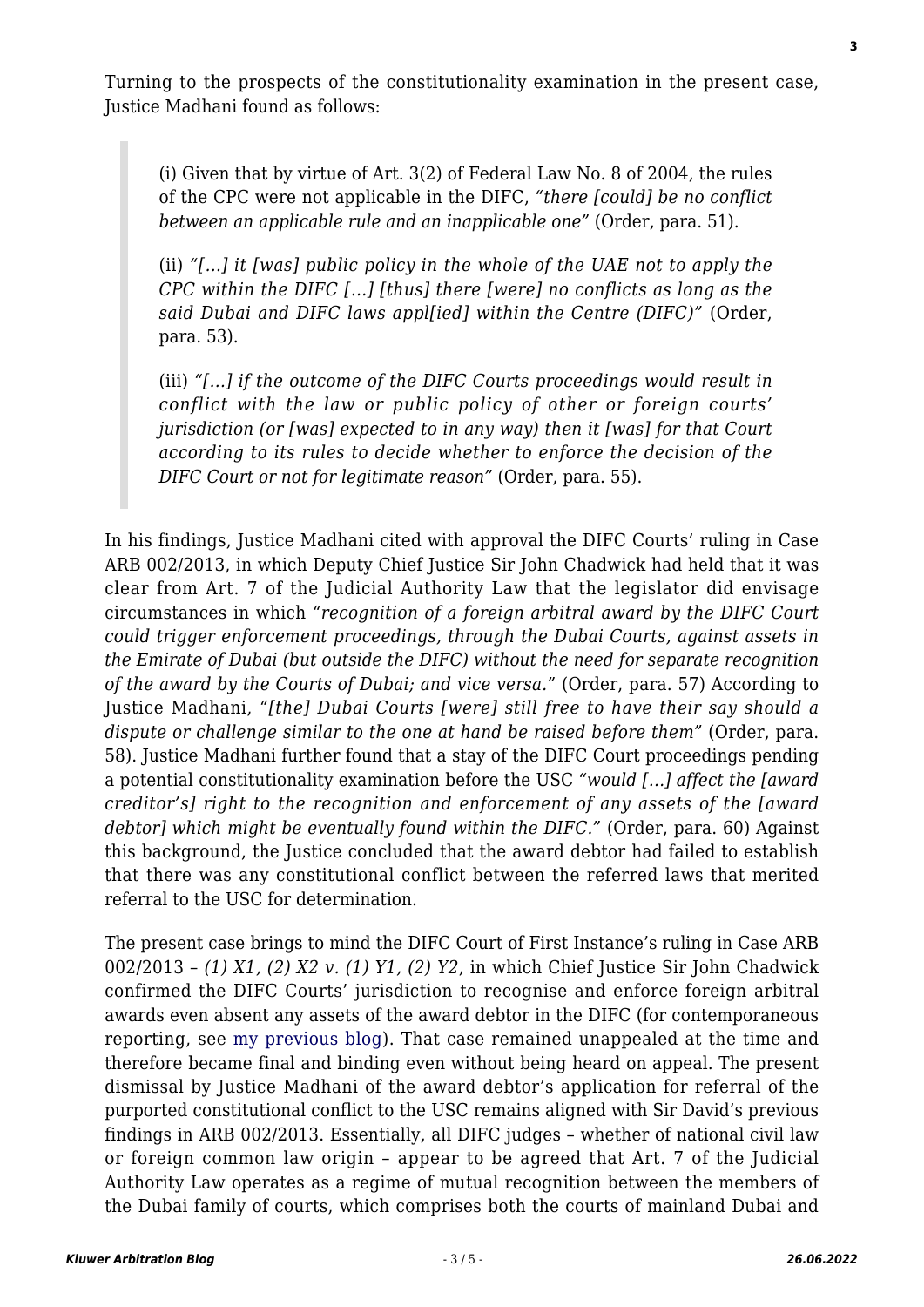those of the DIFC. The purported issue of constitutionality is a non-issue given the close constitutional alignment between the mainland Dubai and DIFC Courts. The DIFC Courts being a creation of the Ruler of Dubai within the framework of the powers accorded to each Emirate by virtue of the federal legislation on the establishment of free zones and free zones within that meaning enjoying their own independent legislative and judicial powers by way of express carve-out from the UAE Constitution, there can hardly be a good argument for unconstitutionality of the mutual recognition regime in place between the Dubai and DIFC Courts under Art. 7 of the Judicial Authority Law. To the contrary, this regime is built on the mutual trust between two sets of courts of the same family of courts, in recognition of which it does not even allow for a review on the merits, not to mention a public policy review on part of the execution judge of the enforcing court. The DIFC Courts have been established to offer an additional procedural choice to litigants who wish to resolve disputes in the Emirate of Dubai. Choice of the DIFC as the preferred forum for the resolution of disputes is as constitutional as recourse to the Dubai courts given that the DIFC Courts form an integral part of the Dubai judicial system. In the round, it is encouraging to see that the DIFC Courts stand firm in the rejection of any constitutional concerns that award debtors raise in relation to the proper jurisdictional competences of the DIFC Courts. To be sure, with the passage of time, the intended role of the DIFC Courts and their proper interaction with the Dubai courts will become better known through litigious practice and as such increasingly acceptable as an alternative form of mainstream dispute resolution within the Emirate of Dubai and the wider UAE.

## **Profile Navigator and Relationship Indicator**

Offers 6,200+ data-driven arbitrator, expert witness and counsel profiles and the ability to explore relationships of 13,500+ arbitration practitioners and experts for potential conflicts of interest.

[Learn how](https://www.wolterskluwer.com/en/solutions/kluwerarbitration/practiceplus?utm_source=arbitrationblog&utm_medium=articleCTA&utm_campaign=article-banner) **[Kluwer Arbitration Practice Plus](https://www.wolterskluwer.com/en/solutions/kluwerarbitration/practiceplus?utm_source=arbitrationblog&utm_medium=articleCTA&utm_campaign=article-banner)** [can support you.](https://www.wolterskluwer.com/en/solutions/kluwerarbitration/practiceplus?utm_source=arbitrationblog&utm_medium=articleCTA&utm_campaign=article-banner)

*To make sure you do not miss out on regular updates from the Kluwer Arbitration Blog, please subscribe [here](http://arbitrationblog.kluwerarbitration.com/newsletter/). To submit a proposal for a blog post, please consult our [Editorial Guidelines.](http://arbitrationblog.kluwerarbitration.com/editorial-guidelines/)*